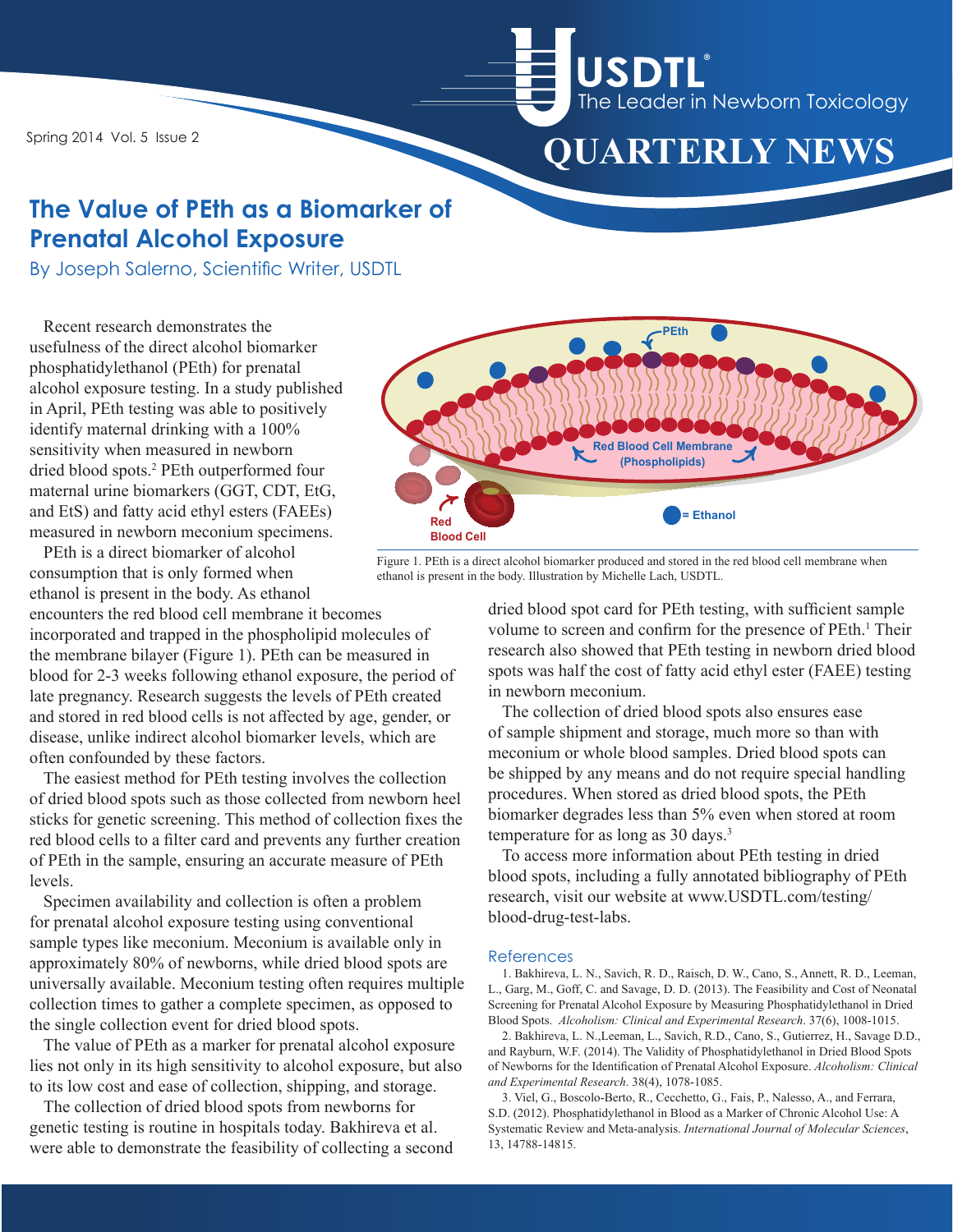## **Neonatal Abstinence Syndrome And Variations in Expression, Part 2**

By Loretta P. Finnegan, M.D.

*This is a continuation of Dr. Finnegan's feature article. The first half of this article was published in the January 2014 issue of Perinatal Quarterly News. You can download our January issue at www.USDTL.com.*

Medications provided for the treatment of opioid dependence in pregnant women (methadone or buprenorphine), although providing many benefits to the maternal-fetal-newborn triad, also have the potential risk of abstinence/withdrawal in the newborn. Exposure to methadone *in utero* can precipitate NAS in about 60-80% of those exposed. Dose of methadone has not been shown to be associated with the severity of NAS. Timing of the doses (once daily versus two or three doses) has been seen to influence the incidence and severity of symptoms. For buprenorphine, NAS has been reported in varying degrees of severity and incidence. Many early studies did not control for other drug abuse concomitant with buprenorphine treatment. NAS occurrence was significant in those studies that included other drug use, however, studies in Austria and the United States have shown minimal abstinence symptoms from buprenorphine alone.

A well controlled clinical trial (The MOTHER Study) compared the differences between the occurrence and severity of NAS from methadone and that from buprenorphine. No significant differences between methadone and buprenorphine were found in: overall rates of NAS needing treatment; peak NAS scores; and head circumference. There was a reduction of severity of NAS in buprenorphine-exposed neonates defined as: the total amount of morphine needed in mg; length of hospital stay; and number of days for treatment of NAS. These three items are inter-related in that, the more morphine that is needed, the longer the days for treatment and the hospital stay.

Methadone or buprenorphine exposure concomitant with heavy cigarette smoking is associated with greater compromised birth outcomes including obstetrical complications, intrauterine growth restriction, birth defects, and Sudden Infant Death Syndrome.

Heavier cigarette smoking has been found to be related to peak NAS score and amount of time to reach peak score in newborns exposed to methadone. Higher NAS severity scores were found with heavier smoking in neonates exposed to methadone, buprenorphine or slow release morphine. Although heavier cigarette smoking was associated with longer duration of NAS treatment in methadone exposed babies, the association was not found in buprenorphine exposed babies.

It has been shown that decreasing the amount of cigarettes smoked can decrease the effects upon pregnancy and the newborn. Since heavy smoking during pregnancy has

consistently been found to compromise perinatal outcomes, if abstinence in the presence of opioid maintenance therapy is not possible, decreasing the quantity should be the goal.

Although there is much that we still need to explore concerning the treatment of Neonatal Abstinence Syndrome, what we do know will provide comfort for the baby and decrease the chances of associated complications such as aspiration pneumonia, dehydration, and seizures. Using supportive care will enhance the baby's ability to feed normally, gain weight and permit adequate sleep. Through appropriate recognition, assessment and treatment of Neonatal Abstinence Syndrome coupled with good orientation of the future caretaker, we can better assure a nurturing, healthy environment for the child with a good chance of normal developmental outcomes.

#### References

Patrick SW, Schumacher RE, Benneyworth BD, Krans EE, McAllister JM, Davis MM. Neonatal abstinence syndrome and associated health care expenditures: United States, 2000-2009. JAMA : Journal of the American Medical Association. 2012 May 9;307(18):1934-40.

National Survey on Drug Use and Health 2007. Available from: http://www. samhsa.gov/data/2k7/pregCigs/pregCigs.pdf

Finnegan LP. Neonatal abstinence syndrome: assessment and pharmacotherapy. Rubaltelli B, Granati B, editors. New York. 1986. 122-46 p.

Hudak ML, Tan RC, Committee On D, Committee On F, Newborn, American Academy of P. Neonatal drug withdrawal. Pediatrics. 2012 Feb;129(2):e540-60.

McCarthy JJ, Posey BL. Methadone levels in human milk. Journal of human lactation : official journal of International Lactation Consultant Association. 2000 May;16(2):115-20.

Wojnar-Horton RE, Kristensen JH, Yapp P, Ilett KF, Dusci LJ, Hackett LP. Methadone distribution and excretion into breast milk of clients in a methadone maintenance programme. British journal of clinical pharmacology. 1997 Dec; 44(6): 543-7.

Weiner, SM, Finnegan, LP, Drug withdrawal in the Neonate. Handbook of Neonatal Intensive Care, 6th Edition, Carter, B and Gardner, S (Eds), Mosby-Year Book, Inc, 2010.

Kaltenbach K, Holbrook AM, Coyle MG, Heil SH, Salisbury AL, Stine SM, et al. Predicting treatment for neonatal abstinence syndrome in infants born to women maintained on opioid agonist medication. Addiction. 2012 Nov;107 Suppl 1:45-52.

Jones HE, Kaltenbach K, Heil SH, Stine SM, Coyle MG, Arria AM, et al. Neonatal abstinence syndrome after methadone or buprenorphine exposure. The New England journal of medicine. 2010 Dec 9;363(24):2320-31.

Choo, RE, Huestis, MA, Schroeder, JR, Shin, AS, Jones, HE Neonatal Abstinence Syndrome in methadone-exposed infants is altered by level of prenatal tobacco exposure. Drug Alcohol Dependence, 2004, Sep 6;75(3):253-60.

Winklbaur B, Baewert A, Jagsch R, Rohrmeister K, Metz V, Aeschbach Jachmann C, et al. Association between prenatal tobacco exposure and outcome of neonates born to opioid-maintained mothers. Implications for treatment. European addiction research. 2009;15(3):150-6.

Jones, HE, Heil, SH, Tuten, M, Chisolm, MS, Foster, JM, O'Grady, KE, Kaltenbach, K, Cigarette smoking in opioid-dependent pregnant women:Neonatal and maternal outcomes. Drug and Alcohol Dependence,131:271-277, 2013.

Bakstad, B, Sarfi, M, Welle-Strand, GK, Ravndal, E, Opioid maintence treatment during pregnancy: occurrence and severity of neonatal abstinence syndrome.A prospective study. Europeon Addiction Research 2009;15(3):128-34.

D`Apolito K, Finnegan LP. Assessing Signs & Symptoms of Neonatal Abstinence Using the Finnegan Scoring Tool, An Inter-Observer Reliability Program 2010. Available from: http://www.neoadvances.com.

Finnegan LP, Kandall SR. Maternal and neonatal effects of alcohol and drugs. In J.H. Lowinson. Ruiz P, Langrod J, editors. Baltimore, MD 2005.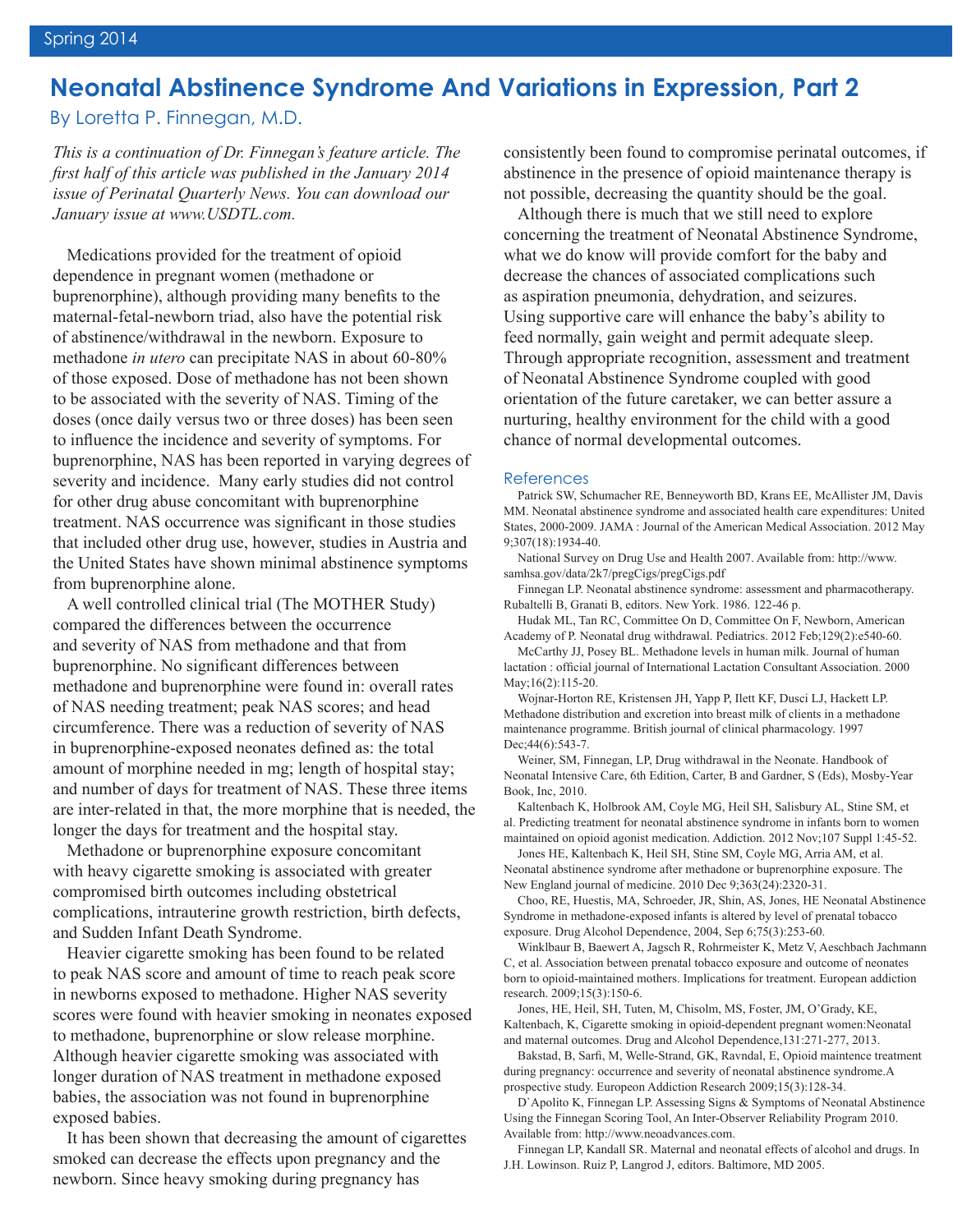Q: Is it possible to determine how much or how often a mother has been using a substance of abuse based on the result of a perinatal drug or alcohol test?

A: This is a very common question, but, unfortunately, there is no reliable way to determine maternal drug or alcohol usage from the results of a perinatal drug test. There are simply too many variables involved to be able to make a determination of how often or how much a person is using a particular substance based on the levels that are reported in a drug or alcohol test.

Sample types such as umbilical cord and meconium are known as reservoir matrices. Over time, drugs will collect in a reservoir matrix, however, they can also degrade in the matrix. This build-up and break-down of drug and alcohol biomarkers happens at the same time, making it impossible to accurately determine the amount of substance ingested at any one time.

Personal metabolism also plays a large part in how drug and alcohol biomarkers are collected in reservoir matrices. Age, body mass, overall health, and other factors can all affect how much of a substance may get trapped in a reservoir matrix. The number of doses required to generate a positive test result is highly variable from one donor to the next. This is especially true for alcohol testing.

The level of drug or alcohol that a newborn is exposed to in the womb can also be affected by the mother's placenta. The placenta can function as a barrier between mom and baby to protect the growing fetus from foreign substances that may be in the mother's system. How much protective effect the placenta has varies greatly from one woman to the next, just like personal metabolism. It may also depend on the drug, as research studies have suggested that some drugs may have an easier time crossing the placental barrier than others.

When testing any reservoir matrix, you are unable to back-track and determine time, dosage, or frequency because there are simply too many variables involved. In the end, a drug test using a reservoir matrix only indicates the presence or absence of a drug or alcohol biomarker within an appropriate window of detection. Attempting to determined the amount, manner, or timing of substance ingestion from the test results is speculation at best. Care should be taken to avoid such assumptions.

# **Ask The Toxicologist How Can Delays be Avoided in Specimen Processing?**

### A Message From USDTL Client Services

Specimen collection, preparation and handling are essential steps in obtaining accurate test results. Proper procedures must be followed to assure the integrity of the specimen, its safe and expedient delivery to the laboratory, and accurate processing once in the laboratory. Each test has specific requirements for specimen collection. Visit our website at www.USDTL.com to download the most up-to-date collection instructions and review the specimen requirements for each of our tests.

#### How to prevent common collection errors:

- Collect a sufficient quantity of the test specimen.
- Be sure to use the correct container for specimen collected.
- Ensure proper and accurate labeling of the specimen to provide all pertinent information.
- Use the tamper resistant Custody Control Form (CCF) barcode sticker.
- Tighten specimen container lids, preventing leakage and/or contamination of specimen.
- Have the donor initial the tamper evident requisition form barcode sticker.
- Make sure the CCF donor identification information is the same as the information on the specimen container.
- Indicate the required test on the CCF.
- Ensure you have the collector signature on the CCF.

Collection supplies can be quickly and easily requested from our website at www.usdtl.com by clicking on the Collection Supplies link at the top of the page.





USDTL is a Forensic Drug Testing Laboratory accredited by The College of American Pathologists.